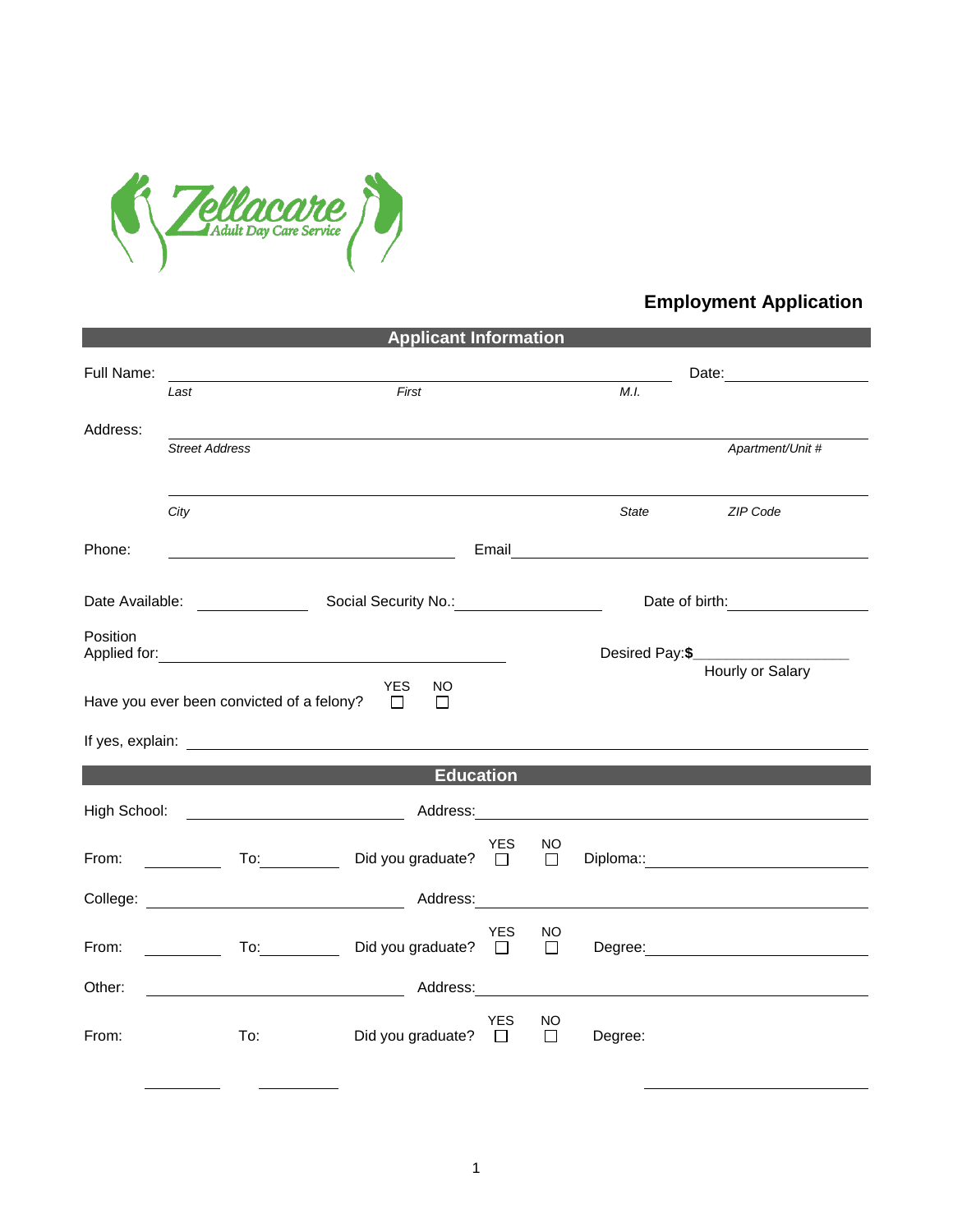## **References**

|            | Please list two personal and two professional references.                                                              |                                                                                                                                                                                                                                        |
|------------|------------------------------------------------------------------------------------------------------------------------|----------------------------------------------------------------------------------------------------------------------------------------------------------------------------------------------------------------------------------------|
| Full Name: | <u> 1989 - Johann Stoff, deutscher Stoffen und der Stoffen und der Stoffen und der Stoffen und der Stoffen und der</u> | Relationship:<br><u> </u>                                                                                                                                                                                                              |
| Company:   |                                                                                                                        |                                                                                                                                                                                                                                        |
| Address:   |                                                                                                                        |                                                                                                                                                                                                                                        |
| Full Name: | <u> 1989 - Johann Barn, fransk politik (f. 1989)</u>                                                                   |                                                                                                                                                                                                                                        |
| Company:   | and the control of the control of the control of the control of the control of the control of the control of the       |                                                                                                                                                                                                                                        |
| Address:   | <u> 1989 - Johann Stoff, amerikansk politiker (* 1908)</u>                                                             |                                                                                                                                                                                                                                        |
| Full Name: |                                                                                                                        |                                                                                                                                                                                                                                        |
| Company:   | <u> 1989 - Johann Stoff, deutscher Stoff, der Stoff, der Stoff, der Stoff, der Stoff, der Stoff, der Stoff, der S</u>  | Phone: <u>______________</u>                                                                                                                                                                                                           |
| Address:   |                                                                                                                        |                                                                                                                                                                                                                                        |
| Full Name: |                                                                                                                        | Relationship: 2000                                                                                                                                                                                                                     |
| Company:   |                                                                                                                        |                                                                                                                                                                                                                                        |
| Address:   |                                                                                                                        |                                                                                                                                                                                                                                        |
|            | <b>Previous Employment</b>                                                                                             |                                                                                                                                                                                                                                        |
| Company:   | <u> 1989 - Johann Stein, marwolaethau a bhann an t-Amhain ann an t-Amhain an t-Amhain an t-Amhain an t-Amhain an </u>  |                                                                                                                                                                                                                                        |
| Address:   | <u> 1989 - Jan Samuel Barbara, margaret eta idazlea (h. 1989).</u>                                                     | Supervisor: <b>Example 2019</b>                                                                                                                                                                                                        |
| Job Title: | Starting Salary:\$                                                                                                     | Ending Salary:\$                                                                                                                                                                                                                       |
|            |                                                                                                                        |                                                                                                                                                                                                                                        |
| From:      | $\overline{a}$ To: $\overline{a}$ To:                                                                                  | Reason for Leaving:<br><u>example and the set of the set of the set of the set of the set of the set of the set of the set of the set of the set of the set of the set of the set of the set of the set of the set of the set of t</u> |
|            | <b>YES</b><br>May we contact your previous supervisor for a reference?<br>$\Box$                                       | NO.<br>$\mathsf{L}$                                                                                                                                                                                                                    |
|            |                                                                                                                        |                                                                                                                                                                                                                                        |
| Company:   |                                                                                                                        |                                                                                                                                                                                                                                        |
| Address:   |                                                                                                                        | Supervisor: <b>Supervisor:</b>                                                                                                                                                                                                         |
| Job Title: | Starting Salary: \$<br><u> 1980 - Johann Barnett, fransk politik (</u>                                                 | Ending Salary:\$                                                                                                                                                                                                                       |
|            |                                                                                                                        |                                                                                                                                                                                                                                        |
| From:      | $To: \begin{tabular}{ c c c } \hline \quad \quad & \quad \quad & \quad \quad \\ \hline \end{tabular}$                  | Reason for Leaving:<br><u>Neason</u> for Leaving:                                                                                                                                                                                      |
|            |                                                                                                                        |                                                                                                                                                                                                                                        |
|            | <b>YES</b><br>May we contact your previous supervisor for a reference?<br>$\Box$                                       | NO                                                                                                                                                                                                                                     |